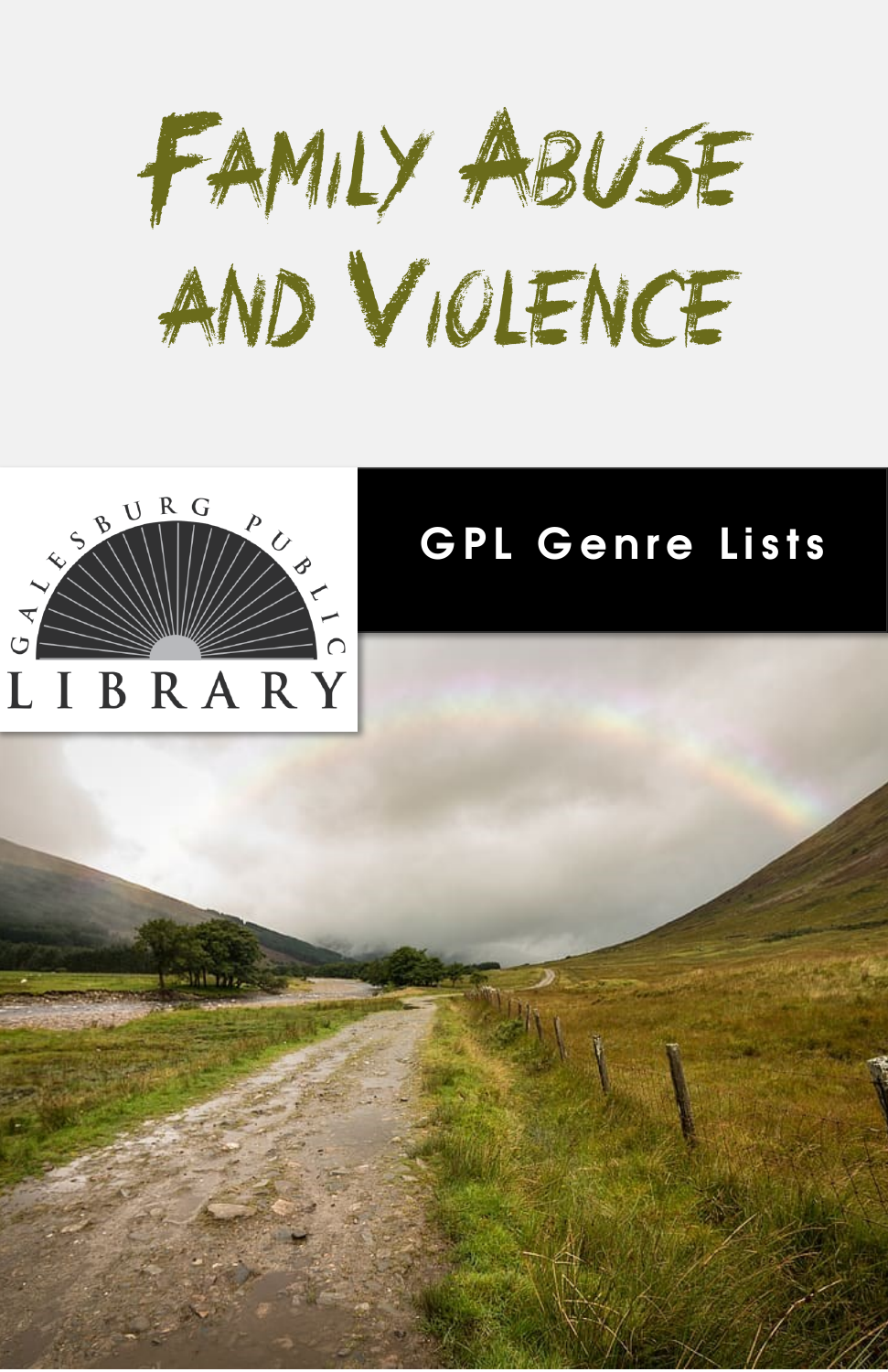

Blooms, Ashley *Every Bone a Prayer*

Clark, Julie *The Last Flight*

Dietrich, Tamara *The Hummingbird's Cage*

Haynes, Elizabeth *Into the Darkest Corner*

Higashino, Keigo *Devotion of Suspect X*

Hyde, Catherine Ryan *Just After Midnight*

Lish, Atticus *The War for Gloria*

Lucas, Robyn *Paper Doll Lina*

McDaniel, Tiffany *Betty*

Michaelides, Alex *The Silent Patient*

Paris, B.A. *Behind Closed Doors*

Parks, Adele *Lies, Lies, Lies*

Picoult, Jodi *Picture Perfect*

Quindlen, Anna *Black and Blue*

Rice, Luanne *Little Night*

Rum, Etaf *A Woman Is No Man*

Stevens, Chevy *Never Let You Go*

Walker, Alice *The Color Purple* 

Wiggs, Susan *Oysterville Sewing Circle*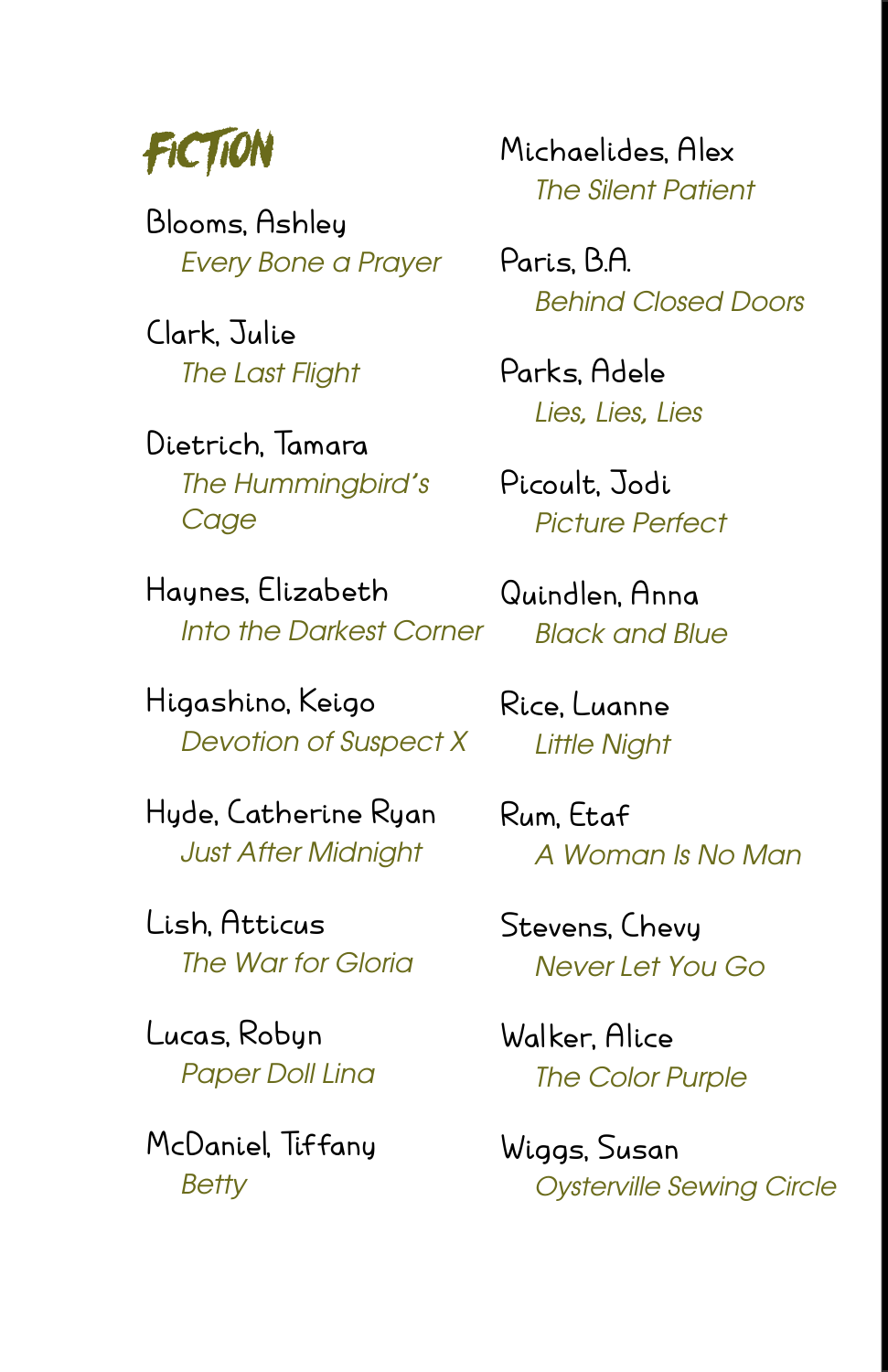

Bancroft, Lundy *Daily Wisdom for why does he do that?* 

De Becker, Gavin *The Gift of Fear*

Gay, Roxane *Not That Bad*

Glatt, John *The Family Next Door*

Goldberg, Carrie *Nobody's Victim*

Hill Anita *Believing*

Hill Jess *See What You Made Me Do*

[Kandasamy, Meena](https://ts360.baker-taylor.com/_layouts/CommerceServer/SearchResults.aspx?ngresponsiblepartyprimary=Kandasamy%2c%20Meena&rc=1) *When I Hit You*

Lambert, Carol *Women with Controlling Partners*

Latus, Janine *If I Am Missing or Dead*

Machado, Carmen Maria *In the Dream House*

Martin, Brian *Invincible*

Mills, Linda *Violent Partners*

Morgan, Leslie *Crazy Love: A Memoir*

Morgan, Mannette *Finding Your Voice*

Pelzer, David *A Child Called "It" The Lost Boy A Man Named Dave*

Pemberton, Steve *A Chance in the World*

Selvaratnam, Tanya *Assume Nothing*

Snyder, Rachel *No Visible Bruises*

Sundberg, Kelly *Goodbye, Sweet Girl*

Trethewey, Natasha D. *Memorial Drive*

Wathen, Erin *Resist and Persist*

Westover, Tara *Educated*